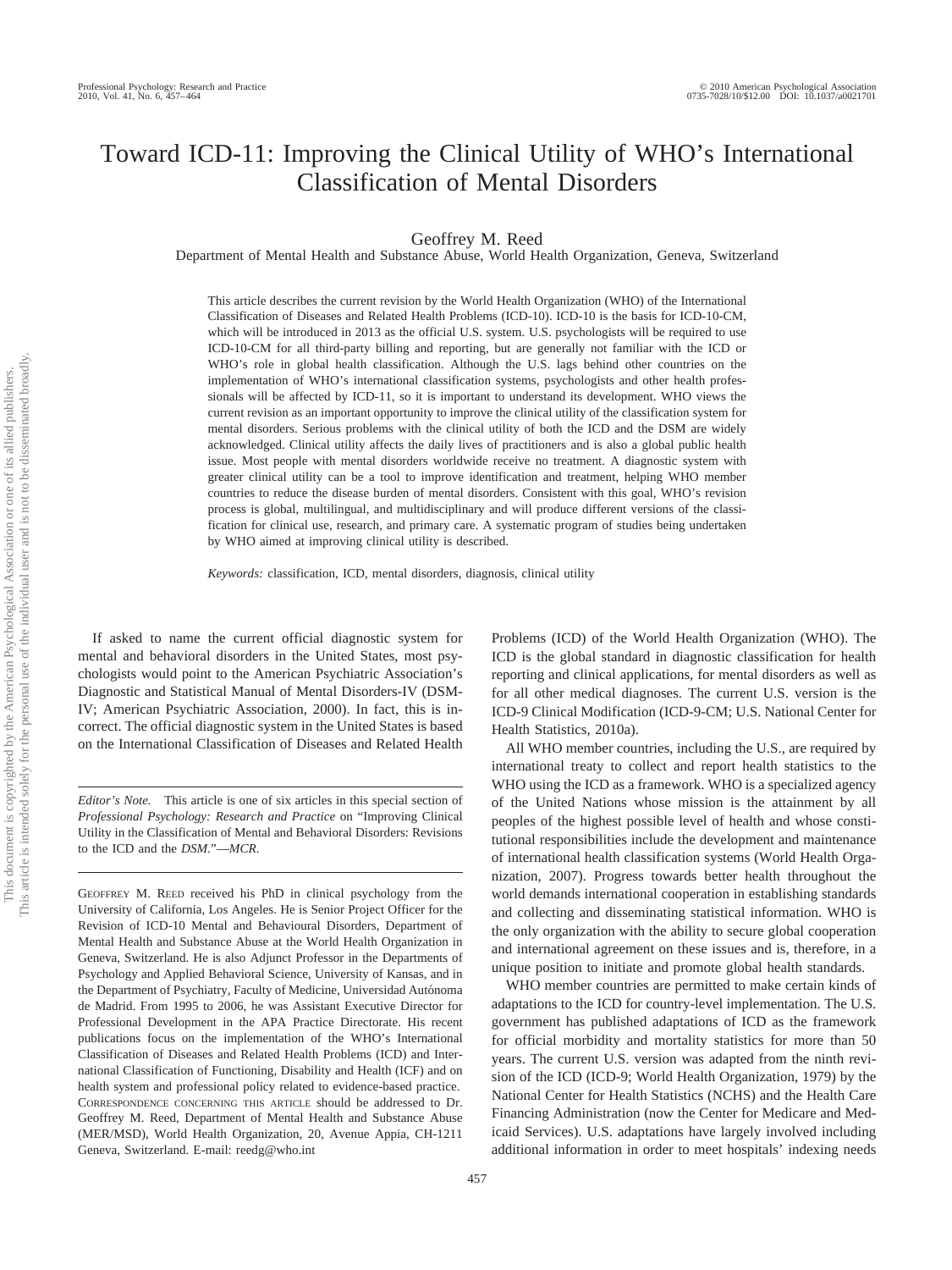and to enable coding of morbidity and utilization data from inpatient and outpatient records.

When ICD-9-CM was released in 1979, it was seen as a purely administrative and statistical tool, with little direct relevance to U.S. practitioners. But subsequent federal regulations required physicians to use ICD-9-CM codes on Medicare claims, and more recently, the Health Insurance Portability and Accountability Act (HIPAA) of 1996 required the use of ICD-9 CM codes on all electronic transactions for billing and reimbursement (see U.S. Centers for Medicare and Medicaid Services, 2010). Today, any psychologist who submits claims for billing and reimbursement is almost certainly using the ICD-9-CM, whether she knows it or not.

So why are mental health professionals under the impression that the DSM is the official diagnostic system? First, most U.S. psychologists were trained to use the DSM, and the current codes and coding structure of the DSM-IV and the ICD-9-CM are quite similar. So, a psychologist might use familiar code, such as 296.3 for recurrent depression, and view it as a DSM code, while the billing system recognizes it as an ICD-9-CM code. This similarity between DSM-IV and ICD-9-CM is largely a result of the American Psychiatric Association's close work with NCHS over a long period of time to promote consistency between DSM-IV and ICD-9-CM (e.g., see Thompson & Pincus, 1989). After all, there would be little use of the DSM if it failed to meet federal reporting requirements. In many cases, the American Psychiatric Association was successful in persuading the U.S. government to make the official U.S. version more similar to DSM, at the expense of compatibility with the ICD. Influencing NCHS to make the official U.S. adaptation of the ICD as compatible as possible with the DSM continues to be a focus for the American Psychiatric Association in relationship to the current development of DSM-5 (see American Psychiatric Association, 2010). Second, many institutions allow their mental health professionals to record data in clinical encounters using the DSM but then transform the data into ICD-9-CM data before submitting bills or reporting the information.

The introduction to DSM-IV-TR (American Psychiatric Association, 2000) states that its codes and terms are "fully compatible" with the ICD-9-CM (p. xxix). However, this claim is misleading. DSM-IV-TR provides a "crosswalk" to facilitate reporting of DSM-IV categories as ICD-9-CM codes. But, in spite of their general similarity, there are significant differences in the disorders included, disorder names and definitions, and the organization of categories. The differences between the DSM and the ICD-9-CM have largely to do with characteristics of WHO's ICD-9 that were retained in ICD-9-CM rather than making ICD-9-CM for mental disorders identical to DSM.

#### **The Change That's Coming**

As noted, the current U.S. system is based on the ICD-9, which was published more than 30 years ago (World Health Organization, 1979). Yet, the title of this article refers to ICD-11. So what happened to ICD-10? ICD-10 was approved by the World Health Assembly—WHO's governing body, made up of the Health Ministers of all 193 Member Countries—in 1990 (World Health Organization, 1992a). Long after its adoption by most of the rest of the world, NCHS now plans to implement the ICD-10-CM in the U.S. as of October 1, 2013 (U.S. National Center for Health

Statistics, 2010b). This delay of more than two decades appears to have been substantially due to pressure from health systems and health insurers, who were resistant to changing their information systems to accommodate a new classification of diseases. The structure and coding for the mental and behavioral disorders classification in ICD-10-CM are based on ICD-10 and are substantially different from those of the ICD-9 and the DSM-IV.

As a result, psychologists and other mental health professionals will notice a big change in implementing ICD-10-CM. The familiar categories of mental and behavioral disorders are still in the system, so this will largely be a matter of learning a new arrangement of categories and a new set of alphanumeric codes. For example, in ICD-9-CM (and in DSM-IV), the code for paranoid schizophrenia is 295.3, while in ICD-10-CM, consistent with ICD-10, it is F20.0, with the "F" at the beginning of the code indicating that it is part of the ICD chapter on mental and behavioral disorders. Because the ICD-10-CM is an official activity of a U.S. government agency, there is an explicit and public process involving notices, review periods, and public hearings in order for health systems, professional groups, and other interested parties to propose changes to the ICD-10-CM. As a part of the ICD-10-CM development process, NCHS long ago announced its intention to freeze changes to the ICD-10-CM as of October 1, 2011, to allow a 2-year window to make necessary changes in health information systems and for training of health professionals and other users. For example, it would be very important for the American Psychological Association to make training resources available to its member psychologists during this time. Proposals to change the ICD-10-CM can be considered until the date of such a freeze, and the American Psychiatric Association is virtually certain to make proposals to bring ICD-10-CM more in line with its own proposals for DSM-5. There is a critical—through brief— opportunity for organized psychology to engage with NCHS to evaluate any changes proposed to ICD-10-CM to make sure they are compatible with the professional needs and clinical realities of practicing psychologists.

WHO will be completing the preparation of ICD-11 at about the same time that NCHS will be implementing ICD-10-CM. This raises the question of why the current ICD revision should be regarded as relevant by U.S. psychologists if it is going to be another 20 years before it is implemented in the U.S.. There are several reasons. First, it is highly unlikely that there will be a similar delay in ICD-11 implementation. Implementation of ICD-11 is a responsibility of the U.S. government as a WHO member state, and officials at NCHS now occupy prominent positions within the WHO Family of International Classification Network (see World Health Organization, 2010). It would be extremely difficult to justify the U.S. continuing not to use the same system that has been adopted as the standard by the rest of the world. In addition, revisions following the approval of ICD-11 will likely be made through ongoing update mechanisms (e.g., annually) rather than through periodic major revisions. To participate in this process going forward, the U.S. will need to be working from the same platform as other countries. Through a series of annual updates over the first few years following ICD-10-CM implementation, it should be possible for the U.S. to bring ICD-10-CM in line with ICD-11, so that the new system can be adopted smoothly and gradually without requiring a sudden and major change in the classification.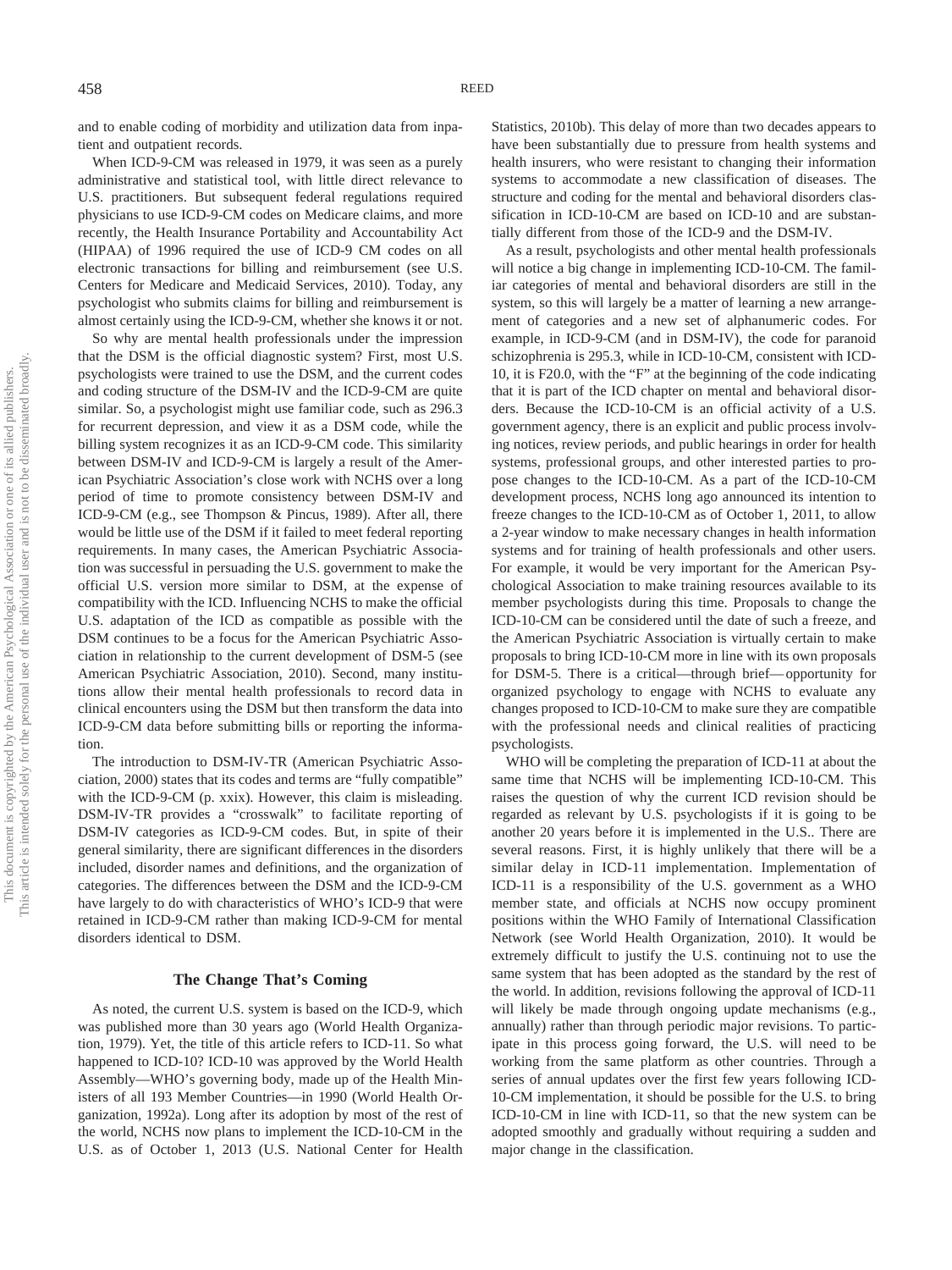# **The Current Status of Mental Disorders Classifications**

WHO sees the current revision of the ICD as an opportunity to address several major problems with current classifications of mental disorders but, most importantly, to improve its clinical utility for practitioners. The conventional wisdom is that the descriptive, criteria-based approach to diagnosis that characterizes both ICD-10 and DSM-IV has markedly improved the identification and treatment of mental disorders throughout the world (e.g., Hyman, 2007). But even the developers of these systems acknowledge that their principal achievement has been in diagnostic reliability (see Hyman, 2010). These gains are most apparent in research settings, where explicit diagnostic criteria can be applied through lengthy, complex, and costly standardized diagnostic interviews. There is no evidence of a corresponding improvement in diagnostic reliability in everyday clinical practice (see Garb, 2005).

Moreover, four decades of research have failed to demonstrate that the prevailing nosology for mental disorders is based on valid disease entities (e.g., Beutler & Malik, 2002; Charney et al., 2002). The "bootstraps" logic of the developers of the ICD and DSM classifications of mental disorders was certainly reasonable in principle (Frances, Pincus, Widiger, Davis, & First, 1990). It was expected that the improvements in reliability made possible by a descriptive, symptom-based classification would pave the way for corresponding gains in validity based on the results of clinical, neuroscience, and genetic research. This has occurred neither as rapidly nor as extensively as scientists and practitioners had hoped (Hyman, 2007; Insel et al., 2010).

Research to date has not provided a clear, validity-based overarching structure or coherent set of organizing principles for a standard diagnostic system. Nor has it led to validation of individual diagnostic entities or clarification of their criteria. Based on currently available evidence, it is safe to say that any gain in the validity of classification for ICD-11 and DSM-5 will be modest and incremental, as may be expected from an iterative process of successive approximations. In fact, Hyman (2010)—Chair of WHO's International Advisory Group for the Revision of ICD-10 Mental and Behavioural Disorders and a member of the DSM-5 Task Force— concluded that:

(V)alidity will not be achieved simply by refining criteria for existing disorders or by the addition of new disorders. Yet DSM-IV diagnostic criteria dominate thinking about mental disorders in clinical practice, research, treatment development, and law. As a result, the modern DSM system, intended to create a shared language, also creates epistemic blinders that impede progress toward valid diagnoses (p. 155).

## **Clinical Utility of Current Diagnostic Systems**

While conclusive demonstrations of the validity of current diagnostic systems remain elusive, there is increasing concern that current diagnostic systems are characterized by serious problems in clinical utility, even among those whose names are closely associated with their development (e.g., Andreasen, 2007; First, 2010, this issue, pp. 465– 473; Kendall & Jablensky, 2003). Several major problems are highlighted in the literature. First, a high proportion of mental disorders diagnoses are recorded as "Unspecified" (the term used in the ICD) or "Not Otherwise Specified" (the corresponding DSM term). This suggests that health professionals find the categories difficult to use or not accurately descriptive of their patients or that they do not find the finer distinctions made in the classifications to be clinically useful. Second, a high proportion of people with mental health needs meet criteria for two or more disorders (e.g., Kessler, Chiu, Demler, & Walters, 2005; Krueger, Chentsova-Dutton, Markon, Goldberg, & Ormel, 2005). Much of the time, such multiple diagnoses may be considered an artifact of the classification system, representing different aspects of the same underlying condition. This suggests that existing systems are not capturing the nature of mental disorders as they are presented in clinical settings in a succinct and efficient manner.

Third, effective treatments— both psychological and pharmacological—are generally effective across a range of mental disorders (e.g., Barlow, Allen, & Choate, 2004; Gorman & Kent, 1999). This is not to suggest that the classification should be organized by treatment response or that the existence of a specific treatment should be the litmus test for inclusion of a category. But it is clear that there are many diagnostic distinctions currently made in the classification that have no relevance for clinical practice. Conversely, other diagnostic categories are characterized by significant heterogeneity that may have important treatment implications (e.g., Brinkley, Newman, Widiger, & Lynam, 2004; Parker, Fletcher, Hyett, Hadzi-Pavlovic, Barrett, & Synnott, 2008; Tackett, Krueger, Iacono, & McGue, 2005). For some disorders, it is possible for two individuals with the same diagnosis not to share *any* clinical features. For example, the DSM-IV diagnosis of conduct disorder requires the presence of as few as 3 of 15 possible criteria, and the diagnosis of substance dependence requires the presence of only 3 of 7 symptoms (American Psychiatric Association, 2000). Finally, diagnostic categories are poor predictors of treatment needs, particularly for people with the most severe forms of mental disorders, even though specific diagnoses are often used to define service eligibility for this population (Spaulding, Sullivan, & Poland, 2003). That is, existing diagnostic systems do not support the efficient use of limited treatment resources at the clinical or country level.

One of the contributors to poor clinical utility is its extraordinary complexity of current diagnostic systems, with each revision including more categories, more subtypes, and more specifiers focused on increasingly fine distinctions (see Watson, 2003). The overspecification characteristic of current mental disorders diagnostic systems has been driven partly by the nature of the revision process: incremental, framed by the existing diagnostic system, and centered on participation by psychopathology researchers with expertise in specific diagnostic groups. Watson and Clark (2006) pointed out that clinical utility is not relevant to psychopathology researchers because they are not faced with making daily treatment decisions about individual patients. They have access to increasingly sophisticated multivariate statistical techniques that can accommodate complex hierarchical models with a vast array of predictor variables. They do not wish to give up *potential* explanatory power in the development of a more nuanced scheme that *eventually* can elucidate disorder mechanisms and pathways and address issues of comorbidity and heterogeneity. The nature of current diagnostic approaches has benefited specific types of research, particularly the testing of specific pharmacotherapies for an increasing number of recognized disorders (Mays & Horwitz,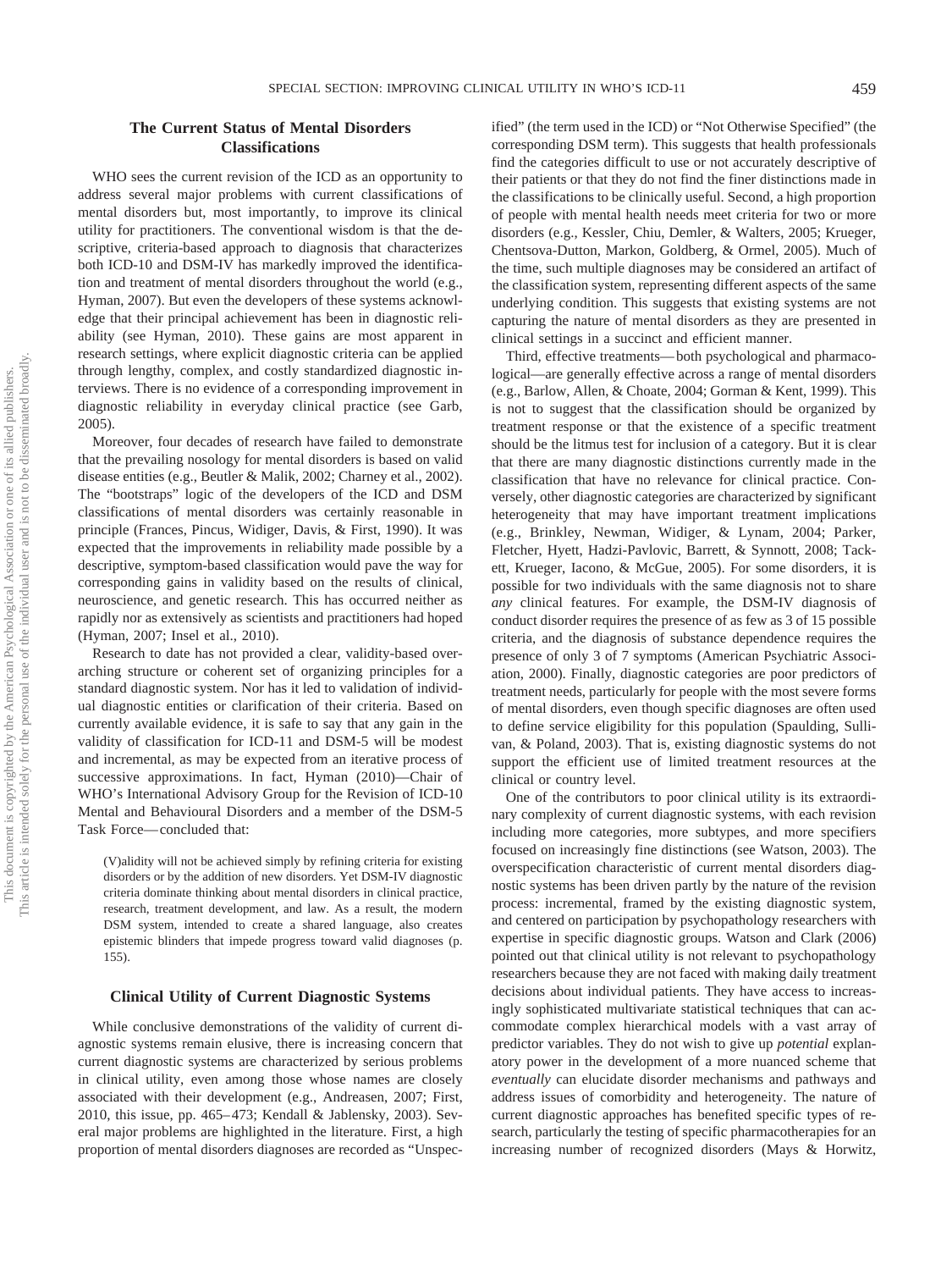2005), but it has stifled others, such as studies of common mechanisms or treatment effectiveness across disorder groupings (Hyman, 2010; Insel et al., 2010).

An outcome of overspecification is that health professionals are commonly expected to consider between 20 and 35 separate pieces of information in diagnosing a mental disorder (Andrews, Anderson, Slade, & Sunderland, 2008). But very few medical residents and primary care physicians can remember the key symptoms for even the most common and important mental disorders (Krupinski & Tiller, 2001; Medow, Borowsky, Hillson, Woods, & Wilt, 1999). Mental health professionals may be expected to have more detailed knowledge of mental disorder symptoms, but given the extremely low rate of treatment contacts for most people with mental disorders throughout the world (Wang et al., 2007), in most settings, it is far more important to spend available time on treatment than on detailed diagnostic interviewing. Indeed, evidence is emerging that the level of detail inherent in mental disorder definitions and criteria may not be necessary. Two studies have now demonstrated that nearly half of the existing criteria for major depression could be dropped while retaining nearly complete explanatory power (Andrews et al., 2008; Zimmerman, Chelminski, McGlinchey, & Young, 2006). It is likely that similar results could be obtained for other disorders, but a systematic program of clinical and epidemiological research is needed.

# **Clinical Utility and WHO's Public Health Mission**

Based on the abundantly evident problems with clinical utility described above, WHO has decided that improving clinical utility will be a major orienting principle of the current ICD-10 revision. Clinical utility is important to practitioners because it affects their daily lives. Moreover, WHO views clinical utility as a global public health issue.

Mental and neurological disorders account for a higher proportion of disease burden and disability than any other category of noncommunicable disease (World Health Organization, 2008). Over 75% of the disease burden of mental disorders falls on low and middle-income countries, which face the greatest dilemmas in how to direct their resources. The large majority of people with mental disorders receive no treatment or inadequate treatment. The World Mental Health Survey found that, in developed countries, between 35.5 and 50.3 percent of individuals with serious mental disorders had not received any treatment within the past month, while this was true for between 76.3 and 85.4 percent of such cases in developing countries (World Health Organization World Mental Health Survey Consortium, 2004). The "treatment gap" between those who need treatment and those who receive it is between 32% and 78%, depending on the disorder (Kohn, Saxena, Levav, & Saraceno, 2004).

In both developed and developing countries, primary care settings represent the best opportunity to improve the identification and effective treatment of people with mental disorders (e.g., Goldberg & Huxley, 1992; Wang et al., 2007). Globally, only a small minority of individuals with mental disorders—less than 10%—will ever see a psychiatrist (or, for that matter, a psychologist), and this percentage is inversely related to country income (World Health Organization, 2005). Psychiatrists are in relatively generous supply in high-income countries: about 10.5 per 100,000 population. But the proportion of the world's population that lives in these countries is small—about 15%—and declining. By contrast, there is less than one psychiatrist per 100,000 people in low-income countries, and an average of only about two psychiatrists per 100,000 in middle-income countries. To serve public health needs, the diagnostic system must be usable in primary care settings by health care providers who are not mental health specialists and who, in lower-resource countries, may have limited formal professional training of any kind.

People are only likely to have access to the most appropriate mental health services when the conditions that define eligibility and treatment selection have their basis in a diagnostic system that is usable and useful in the places where people with mental disorders are most likely to come into contact with the health care delivery system. Data generated in the context of health encounters are used by governments for many purposes, including morbidity reporting to WHO, allocation of health care resources, the development of clinical and public health programs, and as a basis for health policy, such as in eligibility determination and reimbursement. If a diagnostic system is characterized by poor clinical utility at the encounter level, it cannot generate data based on those encounters that will be a valid basis for health programs and policies. That is, for the validity of health encounter data, clinical utility is as much a requirement as reliability.

The public health implications of clinical utility have shaped WHO's approach to the ICD revision in several important ways. First, to impact public health, the development of ICD-11 must be global. Like the U.S., other countries have developed modifications of ICD to reflect their information needs and priorities for health. An effective multilateral process must give users in other countries—through legitimate representatives and jointly determined mechanisms—a meaningful opportunity to shape the final product. Securing strong participation from developing countries is a challenge and a requirement. A diagnostic system with high clinical utility for these countries that can be a tool for helping to reduce disease burden cannot be created simply by "dumbing down" a research classification after it has been developed.

A second and closely related issue is that the revision process and the revision products must be multilingual. Many of the specificities of cultural and country perspectives are embedded in language, and if there is not attention to translation and linguistic equivalence until the end of the process, reduced clinical utility for non-English versions is a predictable result. Specific WHO activities related to developing the ICD-11 classification of mental and behavioral disorders are being conducted in more than 20 languages. WHO will publish core ICD-11 mental and behavioral disorders classification products in all WHO official languages: Arabic, Chinese, English, French, Russian, and Spanish.

Third, the revision effort must be multidisciplinary. As noted, the vast majority of people with mental disorders worldwide will never see a psychiatrist. In order to serve as a tool to reduce disease burden, the ICD-11 classification of mental and behavioral disorders will need to be usable by a much broader range of health care personnel. WHO views all health professionals who use the mental disorders classification as a constituency for its revision. This is reflected in the prominent representation in WHO's revision process of several international professional societies with a legitimate claim to global representation in their respective disciplines (e.g., psychology, social work, nursing, primary care medicine).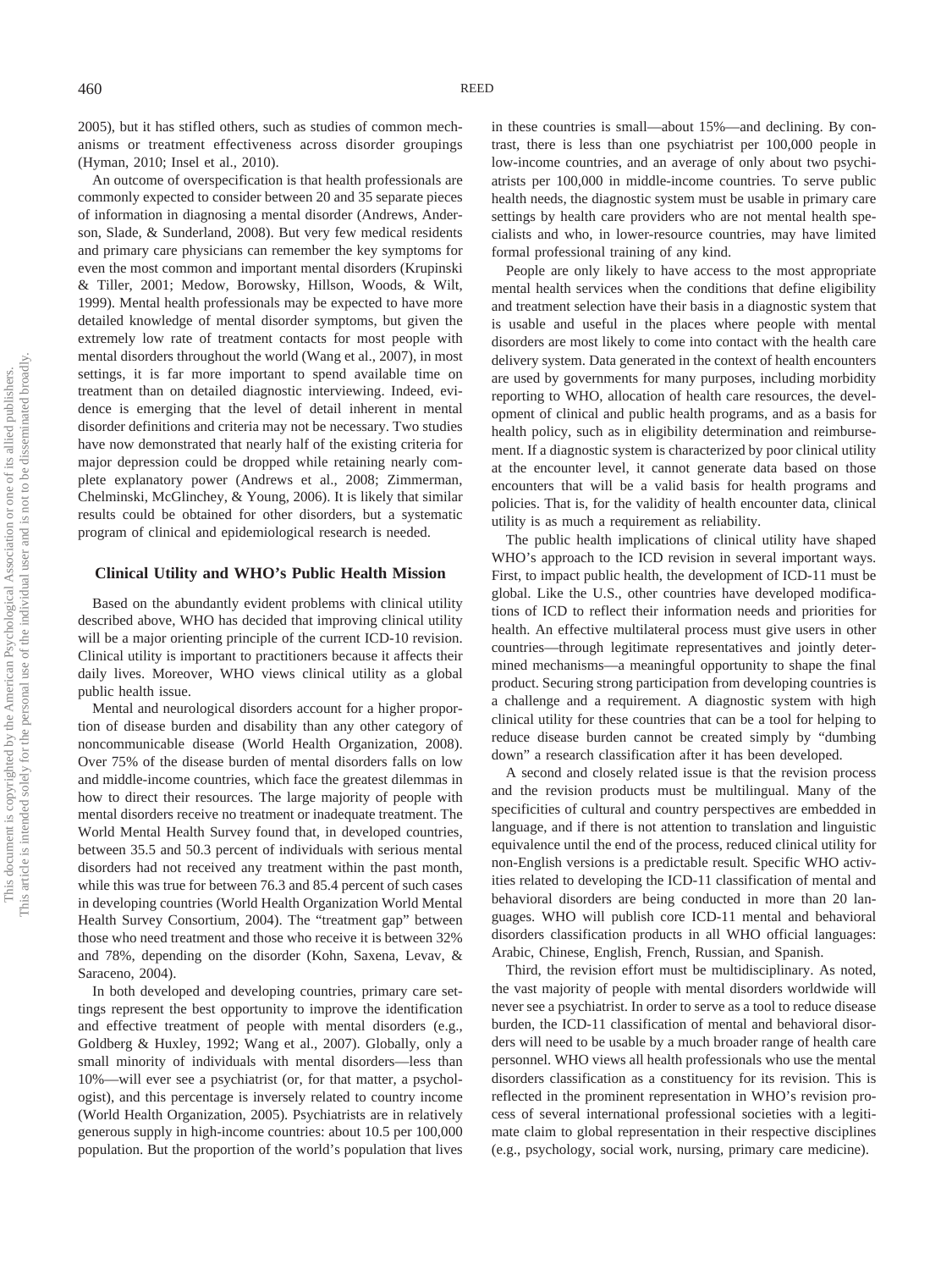Finally, WHO believes that one size does *not* fit all. WHO published three versions of the ICD-10 classification of mental and behavioral disorders: 1) the *Clinical Descriptions and Diagnostic Guidelines* (World Health Organization, 1992b), primarily intended for mental health professionals; 2) the *Research Diagnostic Criteria* (World Health Organization, 1993); and 3) *Diagnostic and Management Guidelines for Mental Disorders in Primary Care* (World Health Organization, 1996). The *Clinical Descriptions and Diagnostic Guidelines* provides clinician-oriented guidance that includes narrative paragraphs that are similar to prototypes and diagnostic guidance that is sufficiently flexible to allow for cultural variation and clinical judgment. The *Research Diagnostic Criteria* are fully operationalized for use in clinical and epidemiological studies (see First, 2009, for a comparison with DSM-IV). The primary care classification is a simplified system consisting of 27 categories that relate to common presentations in general medical care settings in a format intended to be accessible to professionals in those settings and also includes basic management guidance. WHO's experience and reports from the field are generally that these different products are perceived as valuable and suited to their different purposes. WHO intends to produce analogous products for ICD-11.

# **Operationalizing Clinical Utility**

Clinical utility is mentioned often in discussions of the goals and purposes of classification systems for mental disorders. For example, DSM-IV-TR explicitly states that its highest priority is "to provide a helpful guide to clinical practice" (American Psychiatric Association, 2000, p. xxiii), but its developers admit that the nearly exclusive focus of its development was diagnostic validity (First et al., 2004). In contrast, the ICD-10 clinical descriptions and diagnostic guidelines for mental and behavioral disorders (World Health Organization, 1992b) was tested in a clinical utility field trial involving more then 15,000 individual assessments conducted by more than 700 clinicians in 39 countries (Sartorius et al., 1993). For each diagnostic assessment, clinicians were asked to rate: a) the goodness of fit of the ICD-10 clinical descriptions and diagnostic guidelines; b) their confidence in using the diagnosis; c) the ease or difficulty of making the diagnosis using the manual; and d) the adequacy of clinical descriptions and diagnostic guidelines. Operational definitions were provided for each point on the rating scales for each dimension. Overall, clinicians reported that the draft document was easy to use and that the classification provided a good fit for most of the clinical conditions encountered.

This WHO field trial, though an important step, was a test of a draft system that had already been developed. Until quite recently, there has been very little attention to the issue of how a classification system might be constructed with the explicit goal of maximizing clinical utility—that is, what its architecture, categories, and descriptive characteristics should be in order to make it as useful as possible to clinicians.

In order to use clinical utility as an organizing principle in classification development, it is necessary to define and operationalize it. Mullins-Sweatt and Widiger (2009) provided an overview of conceptualizations of clinical utility, pointing out that developers of both the ICD and the DSM conflated utility and validity in their discussions of the issue. The most widely cited definition of clinical utility was proposed by First et al. (2004). (See First, 2010,

this issue, for a revised definition.) Mullins-Sweatt and Widiger (2009) argued that specific aspects of the First et al. (2004) definition—specifically, the usefulness of a particular classification concept or category in *conceptualizing* the disorders and its value in *predicting* future management needs—actually related to construct and predictive validity, respectively, and proposed a narrower definition.

The WHO Department of Mental Health and Substance Abuse is using a working definition of clinical utility in developing the ICD-11 classification of mental and behavioral disorders that is somewhat simpler than First et al. (2004) definition but does not adhere to Mullins-Sweat and Widiger's (2009) stricter separation of utility and validity. According to our working definition, the clinical utility of a classification construct or category for mental and behavioral disorders depends on: a) its value in *communicating* (e.g., among practitioners, patients, families, administrators); b) its *implementation characteristics* in clinical practice, including its goodness of fit (i.e., accuracy of description), its ease of use, and the time required to use it (i.e., feasibility); and c) its usefulness in *selecting interventions* and in making *clinical management* decisions. We would also include in a definition of clinical utility the extent to which the use of the construct or category is associated with improvements in clinical outcomes at individual level and in health status at population level, though we do not anticipate being able to test the classification's impact on longitudinal outcomes as a part of the current ICD revision process. While we acknowledge that most of the above points can also be discussed in terms of validity, these are very different validity characteristics than have previously been considered as a part of classification development.

## **Using Clinical Utility Studies as a Basis for ICD-11**

The WHO Department of Mental Health and Substance Abuse is currently undertaking a programmatic series of investigations regarding how the ICD-11 classification of mental and behavioral disorders diagnostic system can be constructed to maximize clinical utility. Broadly speaking, these clinical utility studies can be divided into two types: formative field studies and evaluative field studies. Formative field studies are those undertaken early in the development process in order to inform decisions about the basic structure and content of the classification. This includes information about the overall structure, content, or approach that users will find useful. Evaluative field studies are those conducted after a draft of the classification has been produced to look at various aspects of its application. This includes studies of whether improvements in clinical utility have been achieved.

To assist in the development and implementation of formative field studies, the Department of Mental Health and Substance Abuse has appointed a Formative Field Studies Coordination Group and has established a global network of Formative Field Study Centers. These include Field Study Centers in Brazil, China, India, Mexico, and Nigeria. Between them, these five low and middle-income countries represent nearly 45% of the world's population. Field Study Centers have also been established in Japan, Spain, and the U.S., and a Center for the Arab region is in the process of being established.

Based on clinical utility as an overarching priority, formative field studies will address three broad questions: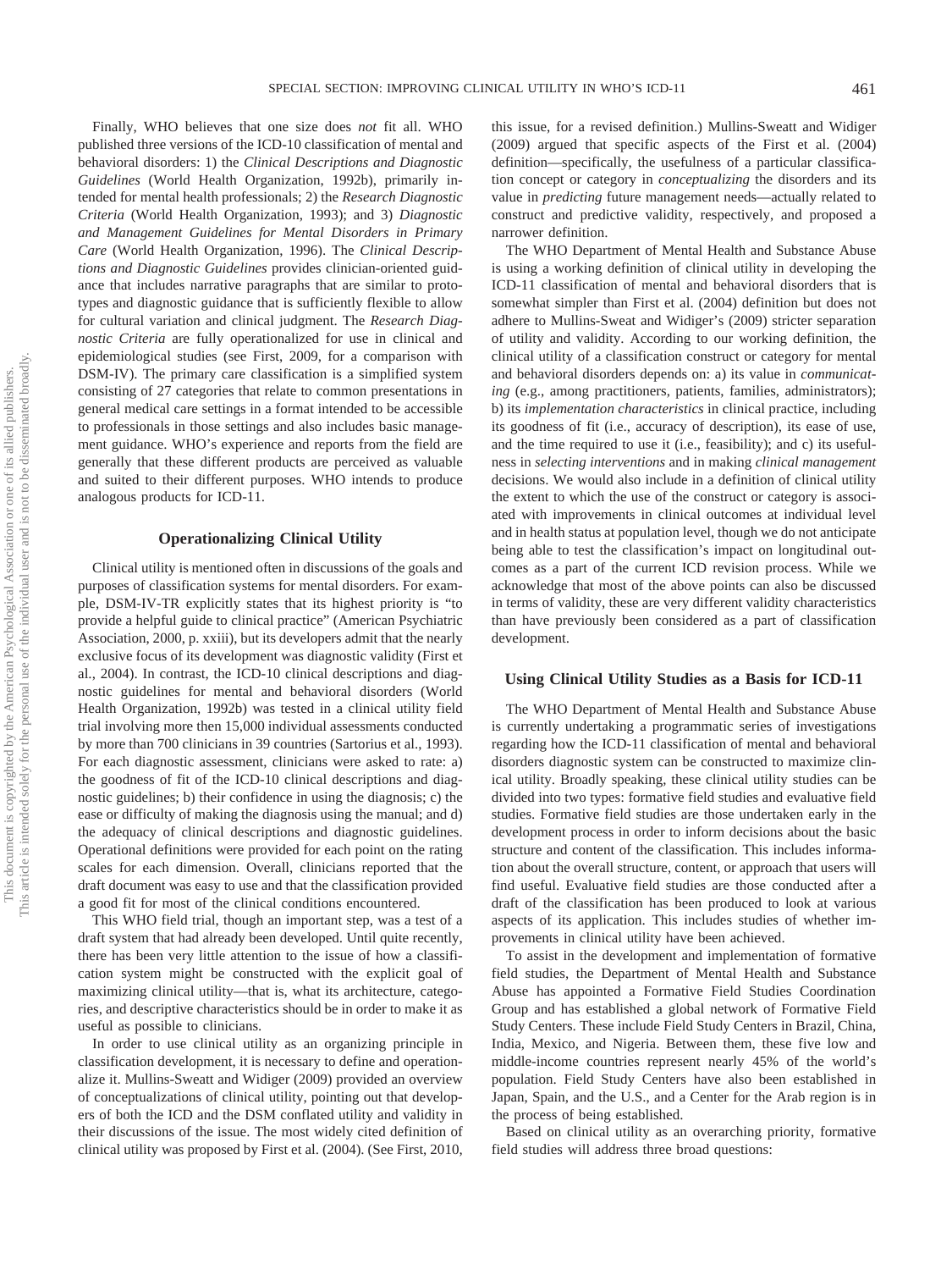#### **1. How Should Disorder Categories Be Organized?**

Several proposals have been made for reorganization of existing diagnostic categories, based on different interpretations of available validity evidence (e.g., Andrews et al. 2009). Unfortunately, existing validity evidence does not provide uniform or definitive support for one particular architecture. Even if it did, such an organization might not be most useful clinically. For example, the knowledge that a particular genetic marker is shared across two disorders will not be clinically relevant if this information is not available for individual patients in clinical settings or if clinical management issues and treatment strategies for the two disorders are different in spite of their shared genetic substrate.

Discussions to date about the classification "metastructure" have been based on the perspective that what is most important in creating the structure of the classification is reflecting the scientific "truth" of the relationships among disorders. However, it may be unwise to expect that there would be a single and entirely satisfactory way to map a set of complex, interrelated, overlapping, largely continuous phenomena with poorly understood biological bases that interact with development and the environment in multiple ways onto a discrete set of large category groupings that will serve as the basic structure of a classification for all settings and uses. Attending only to "validity indicators" (see Hyman, 2010) would inevitably lead to a situation where the classification structure must be based on mixed, conflicting, incomplete, or absent evidence. In the end, a fairly high proportion of the resulting decisions would be arbitrary.

However, another way to think about the architecture of the classification (i.e., the Table of Contents or larger groupings of disorders) is as a sort of user interface that should allow the person using the system to find the category that he or she wishes to use—that fits the case in front of him or her—as quickly, easily, and intuitively as possible. If one thinks about the classification "metastructure" in this way, it seems possible that it may not need to be the same for all types of users and for all classification purposes. As long as the classification categories themselves are equivalent, it may not matter that a genetics researcher finds one organization of categories most useful and a community health worker another or that a different organization is more intuitive in Japan than in the U.S.. This can be viewed as an empirical question about the usability of the classification by its intended users, without getting into an argument about the relative scientific validity of alternative organizations. Of course, sometimes clinicians' opinions may simply be wrong. If there is strong evidence in support of an approach at odds with their views, then the classification should be structured accordingly and a corrective educational effort initiated. In the absence of such dispositive evidence; however, the extent to which alternative organizations facilitate the use of the classification in clinical settings should weigh strongly in decisions about the final structure.

Flanagan, Keeley, and Blashfield (2008) suggested an interesting avenue of investigation on developing a more clinically intuitive classification architecture by using a series of methodologies derived from anthropology and cognitive science to illuminate clinicians' working taxonomies of mental disorders. They found that clinicians' mental taxonomies are reliable, sensible, and meaningful and are largely based on distinctions that are important for management and treatment. (See Flanagan and Blashfield, 2010, this issue, pp. 474 – 481, for a more recent summary and update of this line of research.) Two field studies protocols, based on methods from psychology, cognitive science, and anthropology, including a partial replication and multilingual expansion of Flanagan et al.'s 2008 study, are currently being implemented internationally to inform decisions about the overall architecture of the system by enabling examination of the relationship of possible structures to clinicians' conceptualizations of mental disorders and their clinical management.

# **2. What Disorders, Conditions, or Problems Should Be Included in a Diagnostic System in Order To Facilitate Appropriate Identification and Treatment of Mental and Behavioral Disorders at Each Level of Care?**

This is a particularly important issue in primary care settings, where the classification must be limited to a much smaller number of categories if is has any hope of being widely used. However, the primary care version cannot be generated simply by using the Table of Contents entries from the specialist classification (Gask, Klinkman, Fortes, & Dowrick, 2008). The most useful categories in primary care may be ones that combine elements that are in different clusters in the specialist or research versions. For example, at the specialist level and in many research projects, there may be good reasons for thinking about anxiety disorders and depression differently. In primary care, a broader concept of emotional disorders, combining these two elements, may be most useful. Similarly, there are meaningful distinctions at the specialist level and in research between conduct disorder, oppositional-defiant disorder, and psychopathy among children, but these may all be more helpfully characterized under the heading of disruptive behavior at the primary care level. Developing the primary care classification will involve specifying and testing classification entities that may be different from entities used by specialists, as well as developing algorithms for cross-linkage of primary care, specialist, and research categories.

One source of relevant information will be data on current use of classification categories to the extent that is available. It has been suggested that many of the available mental disorders diagnoses are never or almost never used (Müssigbrodt et al., 2000). However, most of the available data bearing on this issue is from inpatient hospitals, leading to substantial diagnostic bias. For this reason, new data collections in targeted settings will be implemented. Studies in primary care settings will focus on obtaining the best coverage of high-incidence and high-resource mental health problems, some of which may be most usefully described at the level of problems or symptom clusters rather than by formal diagnoses. Studies in specialty mental health settings will focus on the extent to which categories and diagnostic distinctions are relevant to clinicians in assessment, problem conceptualization, treatment selection and management, and outcomes of services. At both levels, studies will focus on whether a simpler system with fewer categories may be more useful in the identification and appropriate treatment of individuals with mental health needs. While it is often assumed that researchers will prefer the highest possible level of detail in mental and behavioral disorders classification, this is an empirical question. The perceived utility of the system for researchers could be tested in a similar manner.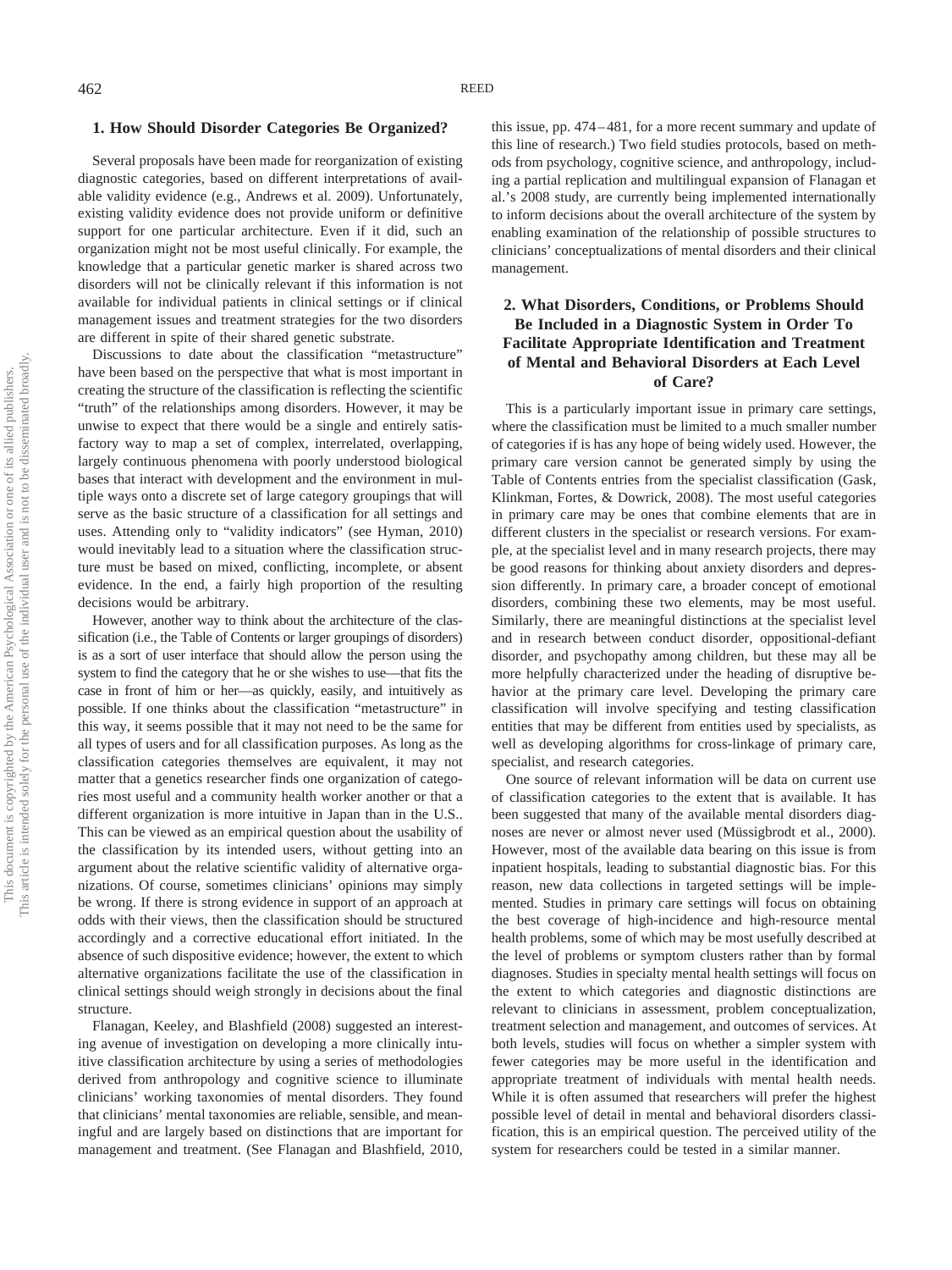# **3. How Should the Information for Each Disorder Be Presented?**

A number of alternatives to existing diagnostic approaches have been proposed as ways to improve the clinical utility of diagnostic systems, including dimensional ratings (e.g., Widiger & Mullins-Sweatt, 2010, this issue, pp. 488 – 494) and prototype matching (e.g., Westen, DeFife, & Bradley, & Hilsenroth, 2010, this issue, pp. 482– 487). A mix of models will likely be required to classify, diagnose, and inform management decisions related to mental and behavioral disorders. Studies will focus on the comparative clinical utility of different approaches to disorder descriptions and diagnostic guidelines in specific settings and for different purposes.

## **Practitioner Surveys**

If a core goal of the ICD revision is to improve the classification's utility for its users, then it seems important to ask them directly about their views and experiences of existing classification systems. The WHO Department of Mental Health and Substance Abuse is collaborating with the World Psychiatric Association (WPA) and WPA member societies (psychiatric associations at the national level) to conduct an international and multilingual survey of psychiatrists' views and experiences of ICD-10. To date, 54 WPA Member Societies from 50 countries are participating. Of these, 30 are low and middle-income countries. The survey is being conducted in more than 20 languages.

The survey is conducted via the internet. Responses to date suggest minimal difficulty with online participation, even in developing countries. For example, over three-quarters of the members of the Indian Psychiatric Society have participated in the survey to date. The survey focuses on key practical and conceptual issues, such as the most important purpose of a classification, desired number of categories, desirability of a strict criteria-based approach in contrast to a more flexible one, the best way to incorporate severity and disability, and cultural applicability. Respondents are asked to provide ratings of ease of use and goodness of fit of diagnostic categories they report using at least once per week. The survey is specifically intended to assess the perspectives of "rank and file" practitioner psychiatrists, rather than those of the Society's leadership, the members of a particular section or division, or putative classification experts. Although this seems relatively straightforward, nothing of this international scope has ever been undertaken. WHO would like to conduct a similar survey of the views and experiences of other groups of health professionals, including psychologists, but this will require that psychological associations, including APA, organize themselves in order to be able to participate.

## **Conclusions**

WHO's focus on clinical utility in the development of a revised classification of mental and behavioral disorders has the potential to produce a system that is better tied to the needs of real-life clinical practice for a variety of health professionals, including psychologists. Although many psychologists are not aware of the relevance of the ICD to their practices, the ICD-11 will have a direct effect on the official classification used in the U.S., which must conform to the ICD for the purposes of health statistics and

reporting. WHO looks forward to the participation of American psychology and our international and multidisciplinary colleagues in creating a diagnostic system for mental disorders with high clinical utility that supports the delivery of much-needed services to people with mental health needs and is consistent with international scientific evidence and the mission of WHO. Such a system will help to align psychological practice with both science and the public health agenda, and provide a part of the foundation for an integrated model of psychological practice in the future.

#### **References**

- American Psychiatric Association. (2000). *Diagnostic and statistical manual of mental disorders* (4th ed., text rev.). Washington, DC: Author.
- American Psychiatric Association. (2010). *DSM-5 development: Timeline.* Retrieved from http://www.dsm5.org/about/Pages/Timeline.aspx
- Andreasen, N. C. (2007). DSM and the death of phenomenology in America: An example of unintended consequences. *Schizophrenia Bulletin, 33,* 108 –112.
- Andrews, G., Anderson, T., Slade, T., & Sunderland, M. (2008). The classification of anxiety and depressive disorders: Problems and solutions. *Depression and Anxiety, 25,* 274 –281.
- Andrews, G., Goldberg, D. P., Krueger, R. F., Carpenter Jr., W. T., Hyman, S. E., Sachdev, P., & Pine, D. (2009). Exploring the feasibility of a meta-structure for DSM-V and ICD-11: Could it improve utility and validity? *Psychological Medicine, 39,* 1993–2000.
- Barlow, D. H., Allen, L. B., & Choate, M. L. (2004). Toward a unified treatment for emotional disorders. *Behavior Therapy, 35,* 205–230.
- Beutler, L. W., & Malik, M. L. (Eds.). (2002). *Rethinking the DSM: A psychological perspective.* Washington, DC: American Psychological Association.
- Brinkley, C. A., Newman, J. P., Widiger, T. A., & Lynam, D. R. (2004). Two approaches to parsing the heterogeneity of psychopathy. *Clinical Psychology: Science and Practice, 11,* 69 –94.
- Charney, D. S., Barlow, D. H., Botteron, K., Cohen, J. D., Goldman, D., Gur, R. E., & Zalcman, S. J. (2002). Neuroscience research agenda to guide development of a pathophysiologically based classification system. In D. E. Kupfer, M. B. First, & D. A. Regier (Eds.), *A research agenda for DSM-V* (pp. 31– 83). Washington, DC: American Psychiatric **Association**
- First, M. B. (2009). Harmonization of DSM-V and ICD-11: Opportunities and challenges. *British Journal of Psychiatry, 195,* 382–390.
- First, M. B. (2010). Clinical utility in the revision of the Diagnostic and Statistical Manual of Mental Disorders (DSM). *Professional Psychology: Research and Practice, 41,* 465– 473.
- First, M. B., Pincus, H. A., Levine, J. B., Williams, J. B. W., Ustun, B., & Peale, R. (2004). Clinical utility as a criterion for revising psychiatric diagnoses. *American Journal of Psychiatry, 161,* 946 –954.
- Flanagan, E., Keeley, J., & Blashfield, R. K. (2008). An alternative hierarchical organization of the mental disorders of the DSM-IV. *Journal of Abnormal Psychology, 117,* 693– 698.
- Flanagan, E. H., & Blashfield, R. K. (2010). Increasing clinical utility by aligning the DSM and ICD with clinicians' conceptualizations. *Professional Psychology: Research and Practice, 41,* 474 – 481.
- Frances, A. J., Pincus, H. A., Widiger, T. A., Davis, W. W., & First, M. B. (1990). DSM-IV: Work in progress. *American Journal of Psychiatry, 147,* 1439 –1448.
- Garb, H. (2005). Clinical judgment and decision making. *Annual Review of Clinical Psychology, 1,* 167–195.
- Gask, L., Klinkman, M., Fortes, S., & Dowrick, C. (2008). Capturing complexity: The case for a new classification system for mental disorders in primary care. *European Psychiatry*, 23, 469-476.
- Goldberg, D. P., & Huxley, P. J. (1992). *Common mental disorders: A bio-social model.* London, England: Tavistock.